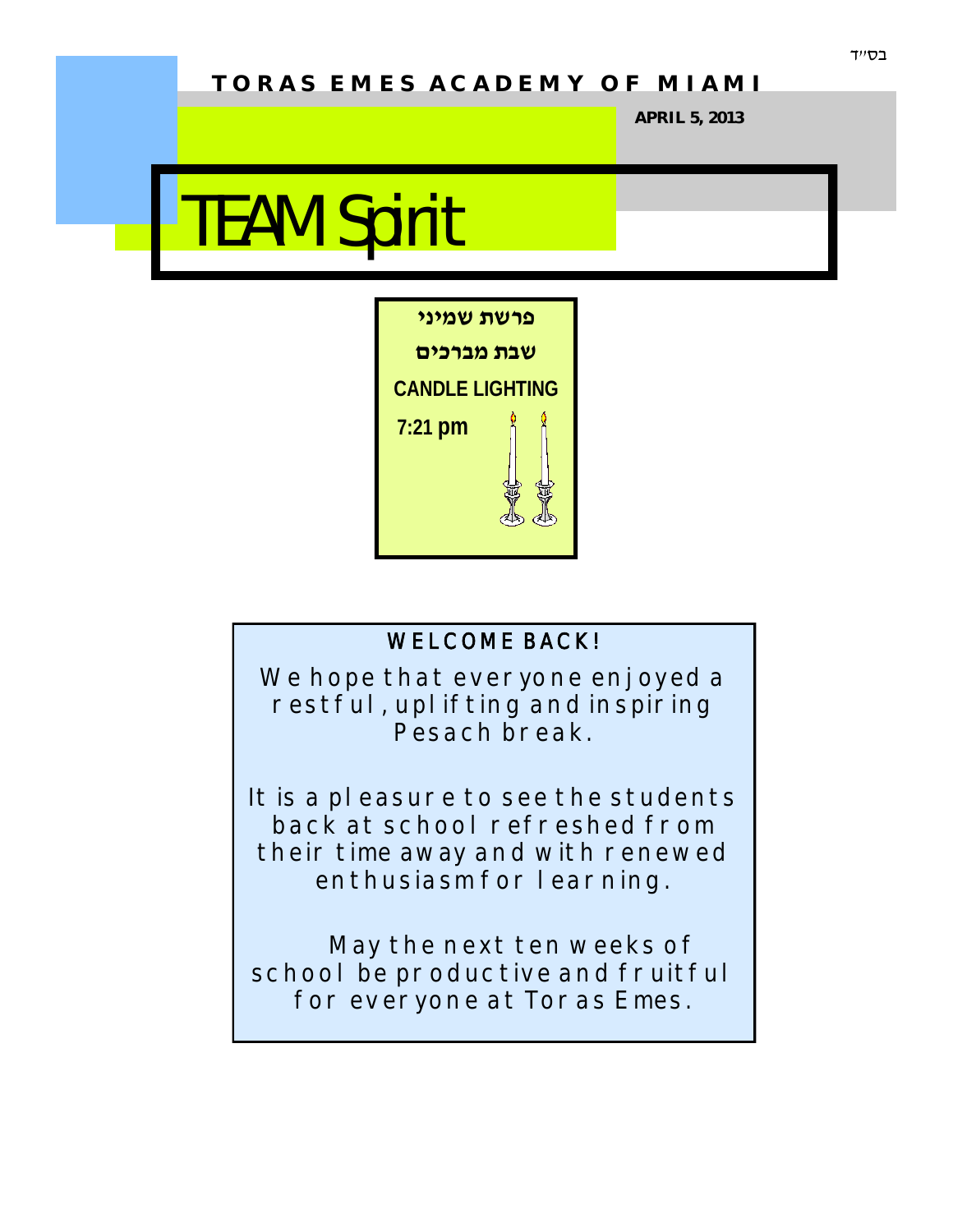# **HASMODA/CHEMDAH PROJECT**

W e are so proud of the many students who participated in our Pesach Hasmoda



& CHEMDAH Programs. If you have not already done so, please send in your completed charts on Monday. Boys should mail their Pirchei Hasmoda sheets directly to the address on the form.

# **LICE CHECK THIS MONDAY**

A s a post Yom Tov follow up, we will be checking all students for nits and lice this Monday. In the meantime, please continue to check your child(ren) carefully at home, and if necessary treat accordingly.

If you do find nits on your child(ren), please notify the office so that we can follow through with your child(ren)'s classmates. Thank you for your cooperation.

## **READY, SET.......WALK!**

M onday, April 29 is the date for our special Lag B'Omer festivities, including a walkathon and a BBQ. All students

are to come to



school in a hat of their choice. We can't wait to see the creative creations that will adorn and protect our children from the sun!

As always, parents are invited to participate with us, as well as to help with the walkathon and BBQ in various capacities. Volunteers are needed in the morning. If you would like to help, please call the school office. Further information including sponsor sheets and BBQ order forms will be forthcoming.

#### **RAISING G.R.E.A.T. CHILDREN**

**Rabbi Baumann's Parenting Class takes place on Tuesday mornings, 8:45-9:30, in the Library. Please join us!**

**This week's topic: TEACHING CHILDREN TO SHARE**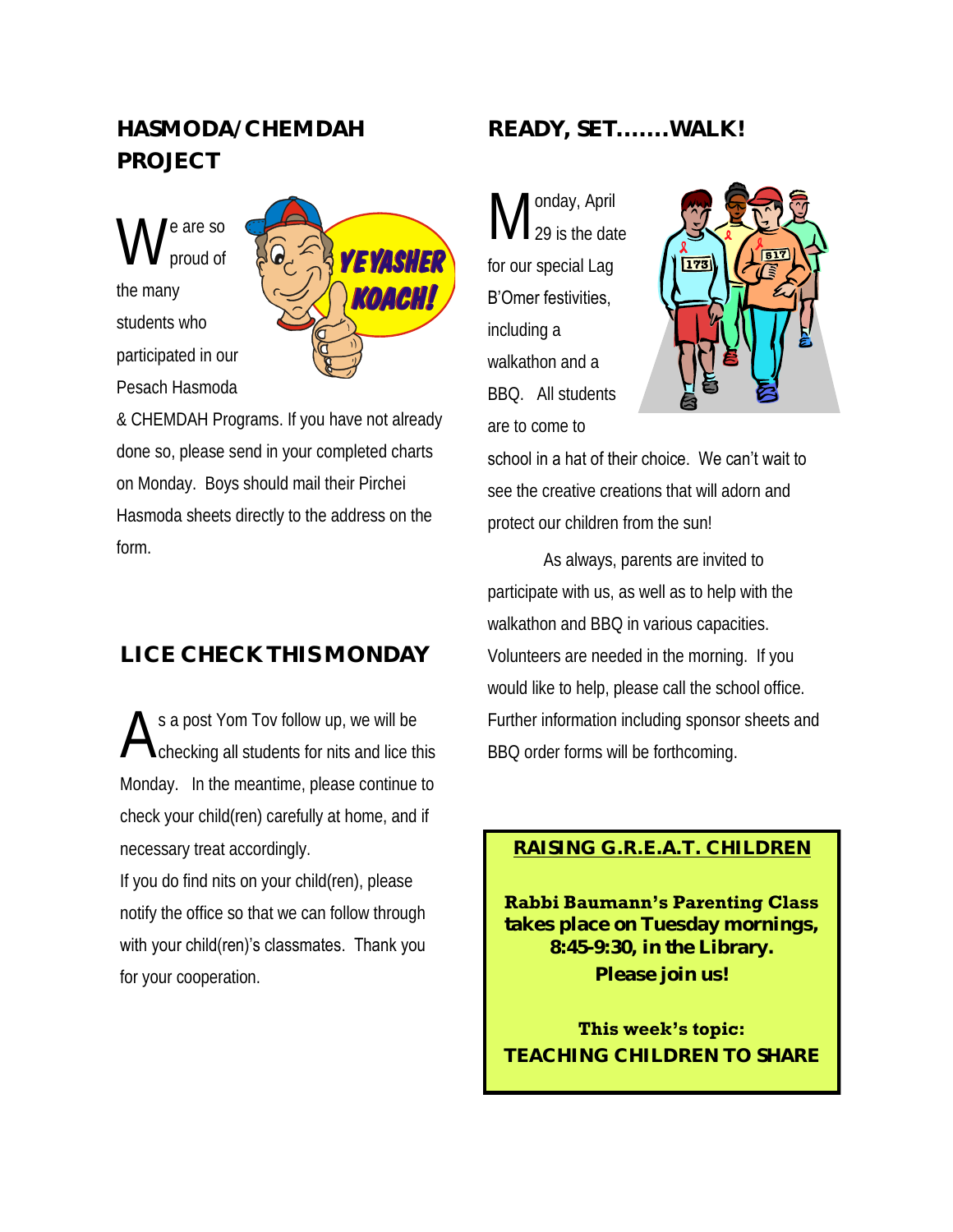## **REFUAH SHELAIMA**

Aharon Dovid ben Chaya Yechezkel ben Tova Yosef ben Rus



## **MAZEL TOV**

T o Rabbi and Mrs. Gedalya Glatt and family on the birth of a granddaughter, born to their daughter, our alumna, Bracha and Nachshon Aronovitch.



T o Mrs. Sara Tamir and family on the birth of a grandson, born to her daughter Rachel and Tzvi Hyman.



## **CHINESE AUCTION**

W e are eagerly anticipating the Chinese Auction which will take place, IY"H, on Sunday, May 26.

# **REGISTRATION DEADLINE**

W e want to remind all parents that regular registration is over as of April 18, 2013. Registrations received after that date will be assessed at the late registration fee of \$600 per child. **In addition, please note that if you have not registered yet, your child may be at risk of losing his place in the class.** Please be sure to register this coming week!

Additionally, as a reminder, anyone requesting **Tuition Reduction** must go to our website at **[ytcteam.org/facts](http://ytcteam.org/facts)** and follow the link to the FACTS website. All forms need to be filed online by April 18. **After that date, registered students for whom tuition reduction is being requested but have not submitted the accompanying paperwork to FACTS will lose their priority status and are at risk of losing their spot in the class to a new student.** (If you have no internet access, please contact the office at [\(305\) 944-5344](tel:%28305%29%20944-5344%20ext.%20221)  [ext. 221](tel:%28305%29%20944-5344%20ext.%20221) for a tuition reduction form.)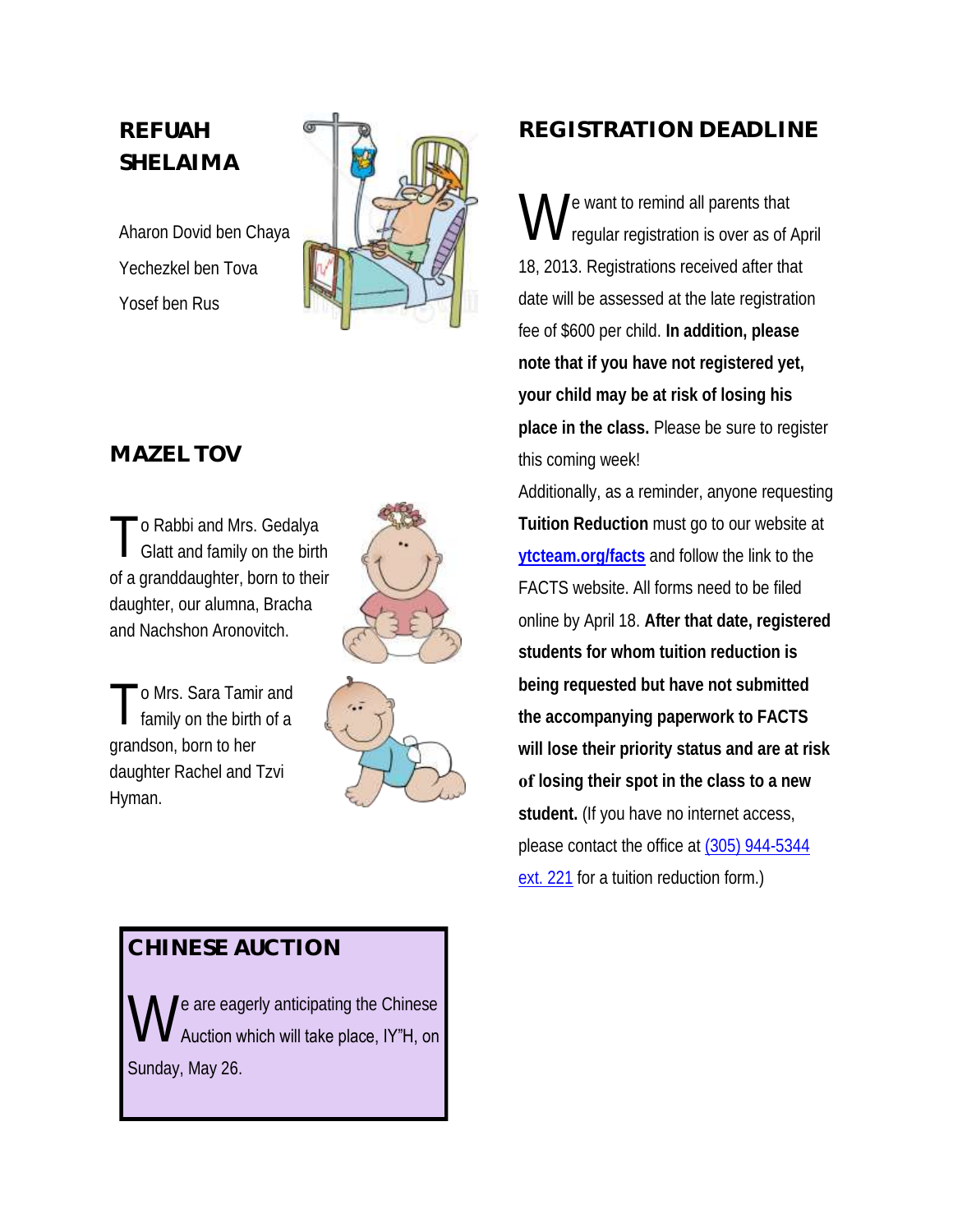

Rabbi Kalman Baumann Principal

Dr. Deborah Lerer Secular Studies Principal

Rabbi Noam Grossman Assistant Principal

Mrs. Naomi Bloom Early Childhood Director

 *Erev Shabbos Parashas Shemini, 5773*

Dear Parents,

In analyzing the classification of birds forbidden to be eaten, as discussed in this week's *Parsha*, the *Ramban* (11:13) points to their possessing a cruel and vicious nature as one explanation for their prohibition. By consuming and digesting such creatures the person absorbs that cruelty and viciousness, and therefore the Torah forbids them to a Jew. Our mission is to raise ourselves above the animalistic tendencies of the animal world, and by refraining from ingesting the animal, we are insulating ourselves from those characteristics that could drag us down, and stunt our spiritual growth.

There is one forbidden bird, whose inclusion on the prohibited list is a curiosity. In *Perek 11, Pasuk 19* the Torah mentions the *Chasida*, which many translate as a stork. *Rashi* questions why this bird is called a *Chasida*, and he answers it comes from the word *Chesed*, so named because this bird does *Chesed* with her friends, sharing her food with them. This raises an obvious difficulty; if animals and birds are prohibited to us because of their cruel and destructive nature, how does a creature defined by the *Chesed* she does fall into the same category. A *Baalas Chesed* should be precisely the type of creature that we should be encouraged to eat!

I recall hearing from one of my *Rebbeim* that there is a very powerful lesson here. A careful reading of *Rashi* shows that this bird's *Chesed* is reserved specifically for her friends. The bird is not an equal opportunity *Baalas Chesed* – she only helps her inner circle, her *Chaveiros.* She picks and chooses the recipients of her largesse and benevolence. Therefore what she does is not about true *chesed* – it is about exclusivity and privilege. We can now understand why this bird is prohibited to us – she embodies and represents one of the ugliest *Midos*; that of leaving others out, making them feel like outcasts. You can be kind and loving to your inner circle – but if it doesn't extend to others who are not exactly like you, it's not kindness – it's meanness.

-continued-